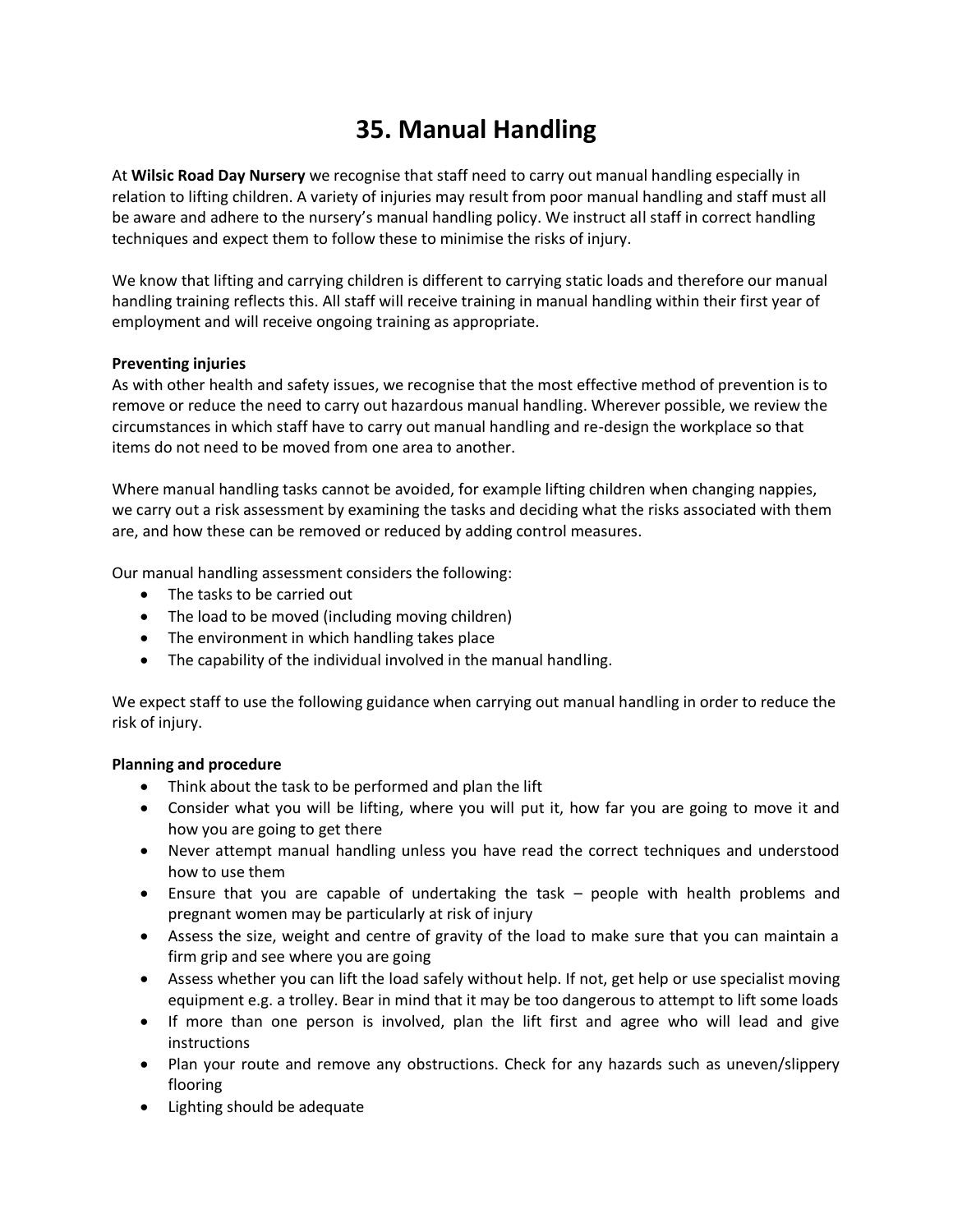- Control harmful loads for instance, by covering sharp edges or by insulating hot containers
- Check whether you need any Personal Protective Equipment (PPE) and obtain the necessary items, if appropriate. Check the equipment before use and check that it fits you
- Ensure that you are wearing the correct clothing, avoiding tight clothing and unsuitable footwear
- Consider a resting point before moving a heavy load or carrying something any distance.

## **Carrying children**

- If the child is old enough, ask them to move to a position that is easy to pick up, and ask them to hold onto you as this will support you and the child when lifting
- Do not place the child on your hip, carry them directly in front of you in order to balance their weight equally
- Wherever possible, avoid carrying the child a long distance
- Where a child is young and is unable to hold onto you, ensure you support them fully within your arms
- Avoid carrying anything else when carrying a child. Make two journeys or ask a colleague to assist you
- If a child is struggling or fidgeting whilst you are carrying them, stop, place them back down and use reassuring words to calm the child before continuing
- Students and pregnant staff members will not carry children.

## **Position**

Stand in front of the load with your feet apart and your leading leg forward. Your weight should be even over both feet. Position yourself, or turn the load around, so that the heaviest part is next to you. If the load is too far away, move toward it or bring it nearer before starting the lift. Do not twist your body to pick it up.

# **Lifting**

Always lift using the correct posture:

- Bend the knees slowly, keeping the back straight
- Tuck the chin in on the way down
- Lean slightly forward if necessary and get a good grip
- Keep the shoulders level, without twisting or turning from the hips
- Try to grip with the hands around the base of the load
- Bring the load to waist height, keeping the lift as smooth as possible.

## **Moving the child or load**

- Move the feet, keeping the child or load close to the body
- Proceed carefully, making sure that you can see where you are going
- Lower the child or load, reversing the procedure for lifting
- Avoid crushing fingers or toes as you put the child or load down
- If you are carrying a load, position and secure it after putting it down
- Make sure that the child or load is rested on a stable base and in the case of the child ensure their safety in this new position
- Report any problems immediately, for example, strains and sprains. Where there are changes, for example to the activity or the load, the task must be reassessed.